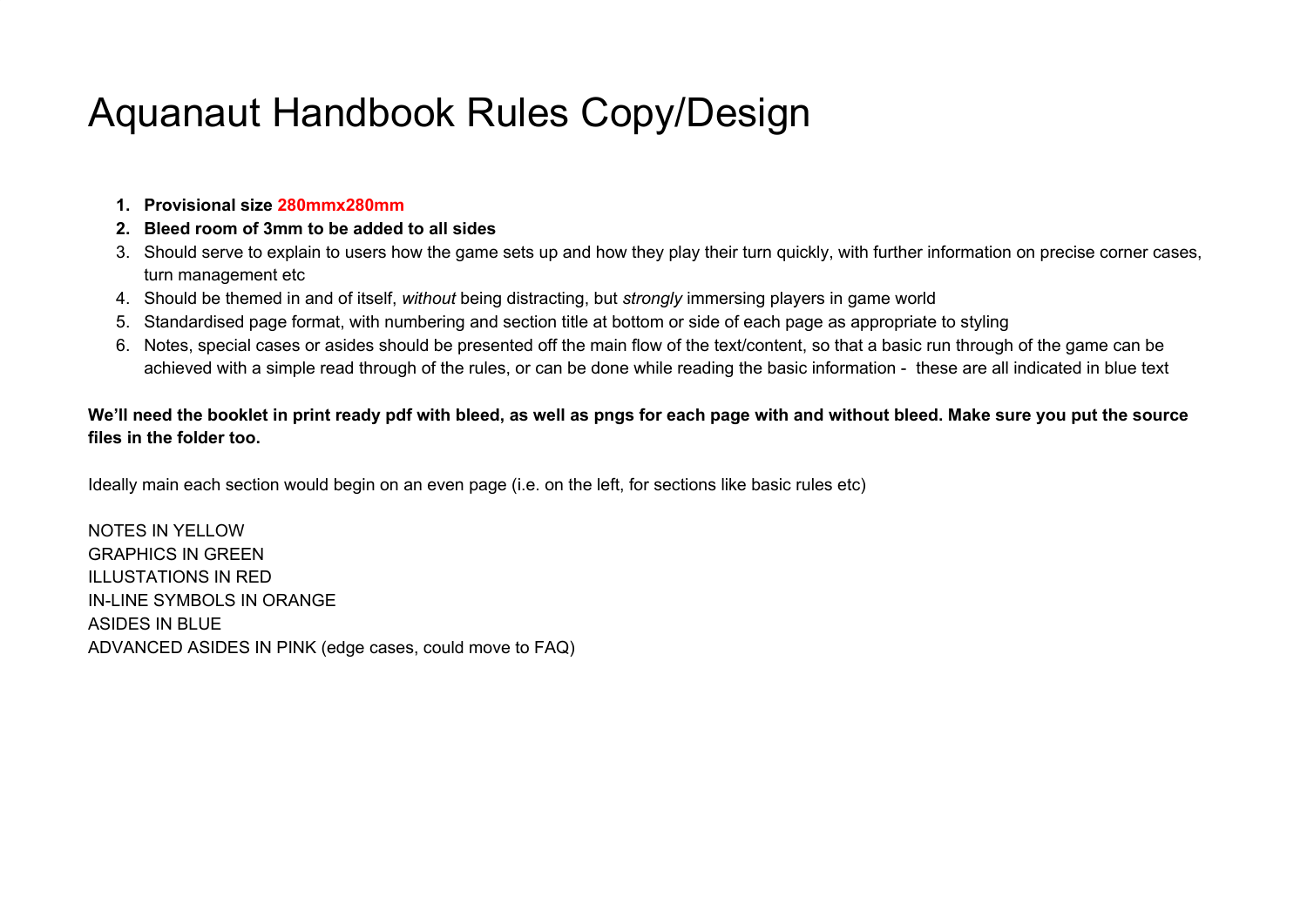## CHANGELOG

Copy Added from copy document 16:31 - 08/02/2019

**Edited 2nd September for NHM**

**Reviews & Edited 19/01/20 for final playtest session & rulebook draft layout**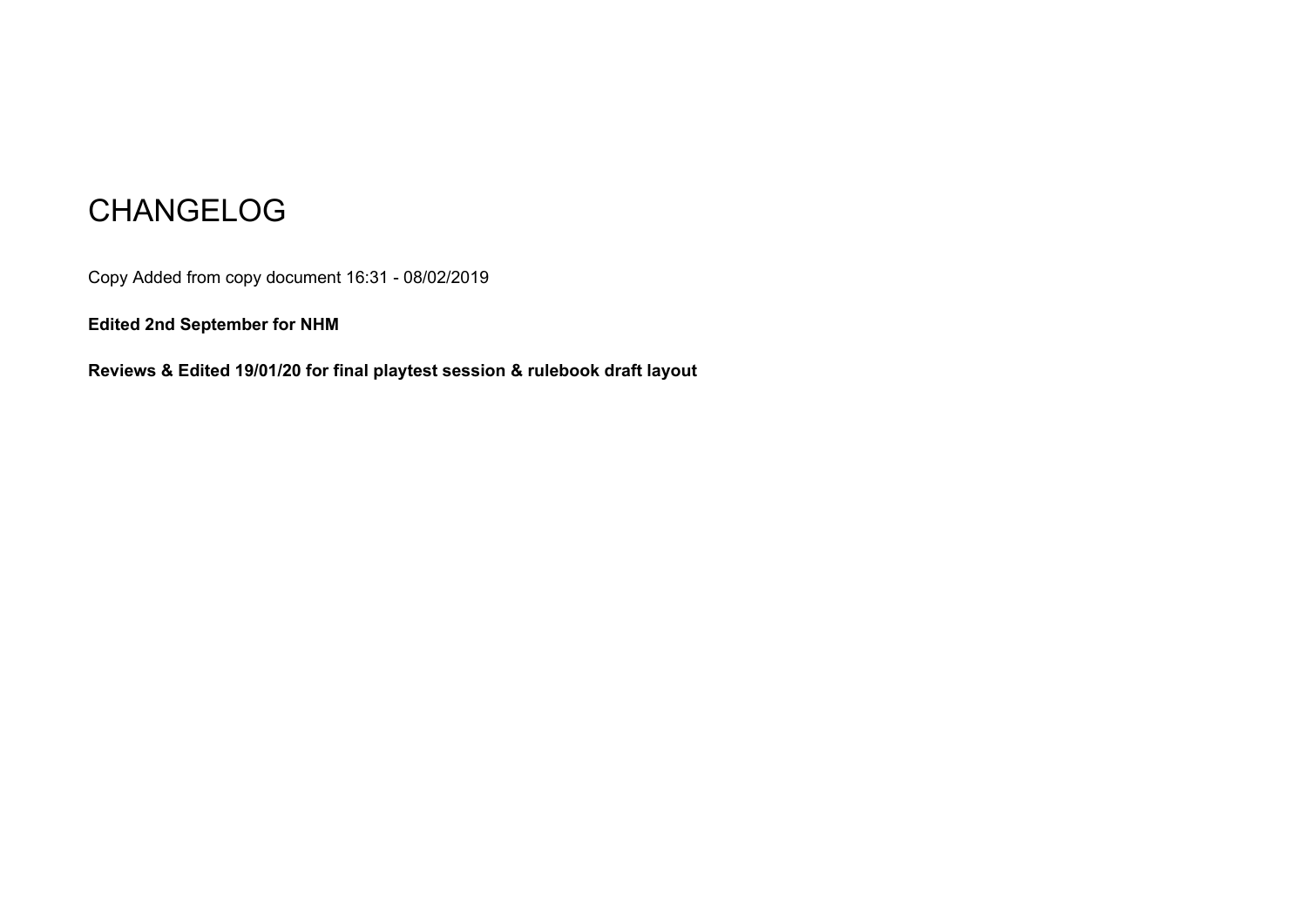| Section                     | <b>Content Notes</b>                                                                                                                                                                                                                                                                                                                                                                                                                                                                                                                                                                                                                                                                                                                                     |
|-----------------------------|----------------------------------------------------------------------------------------------------------------------------------------------------------------------------------------------------------------------------------------------------------------------------------------------------------------------------------------------------------------------------------------------------------------------------------------------------------------------------------------------------------------------------------------------------------------------------------------------------------------------------------------------------------------------------------------------------------------------------------------------------------|
| Cover Art &<br><b>Title</b> |                                                                                                                                                                                                                                                                                                                                                                                                                                                                                                                                                                                                                                                                                                                                                          |
| <b>Theming Art</b>          |                                                                                                                                                                                                                                                                                                                                                                                                                                                                                                                                                                                                                                                                                                                                                          |
| <b>Introduction</b>         | In the ocean's mesopelagic zone, life thrives. Few of the sun's rays reach this depth, but<br>animals here have evolved to live with the lack of light and plant life in this 'twilight zone'.<br>You are scientists in an underwater research base, living, researching and collaborating two<br>hundred metres below the surface, deploying robot workers and manned missions to collect<br>resources and discover more about the environment.<br>Although you work together to gather samples and power the base, each of you are competing<br>to make the greatest contribution to science. Improve your Facilities, work in the lab and<br>publish scientific papers to further your contribution and become the most renowned marine<br>biologist. |
| <b>Contents</b>             | [graphic showing all components]<br>[list of section headings/page numbers]                                                                                                                                                                                                                                                                                                                                                                                                                                                                                                                                                                                                                                                                              |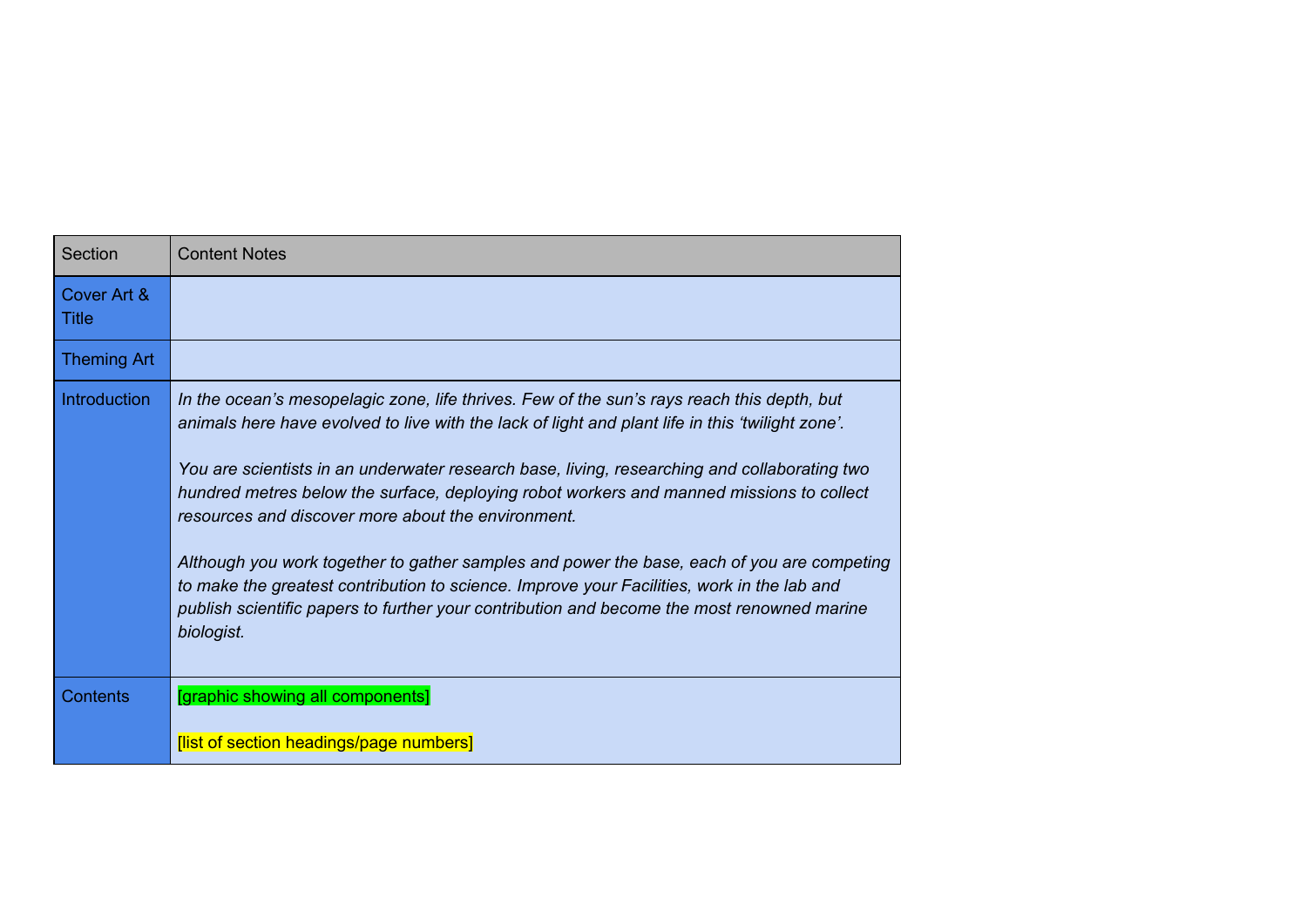| Objective     | Objective                                                                                                                                                                                                                                                                                                                                                                    |
|---------------|------------------------------------------------------------------------------------------------------------------------------------------------------------------------------------------------------------------------------------------------------------------------------------------------------------------------------------------------------------------------------|
|               | In Aquanauts, players are competing to make the greatest contribution to science. Players will<br>need to use their robot and aquanaut workers to collect resources, build new Facilities, and<br>operate the submersible in order to earn Contribution Points (CP) through publishing papers,<br>achieving public objectives and working together in the shared Facilities. |
|               | The game ends at the end of the round in which a player publishes their fourth paper.                                                                                                                                                                                                                                                                                        |
|               | The winner is the player with the most Contribution Points at the end of the game.                                                                                                                                                                                                                                                                                           |
| <b>Set Up</b> | <b>Set Up</b>                                                                                                                                                                                                                                                                                                                                                                |
|               | $_{\odot}$<br>Construction<br>2<br><b>DOCK</b><br>Board                                                                                                                                                                                                                                                                                                                      |
|               | Research<br>Board<br>Stockpile                                                                                                                                                                                                                                                                                                                                               |
|               | Launch<br>⊙<br><b>SUBMARINE</b><br>Load                                                                                                                                                                                                                                                                                                                                      |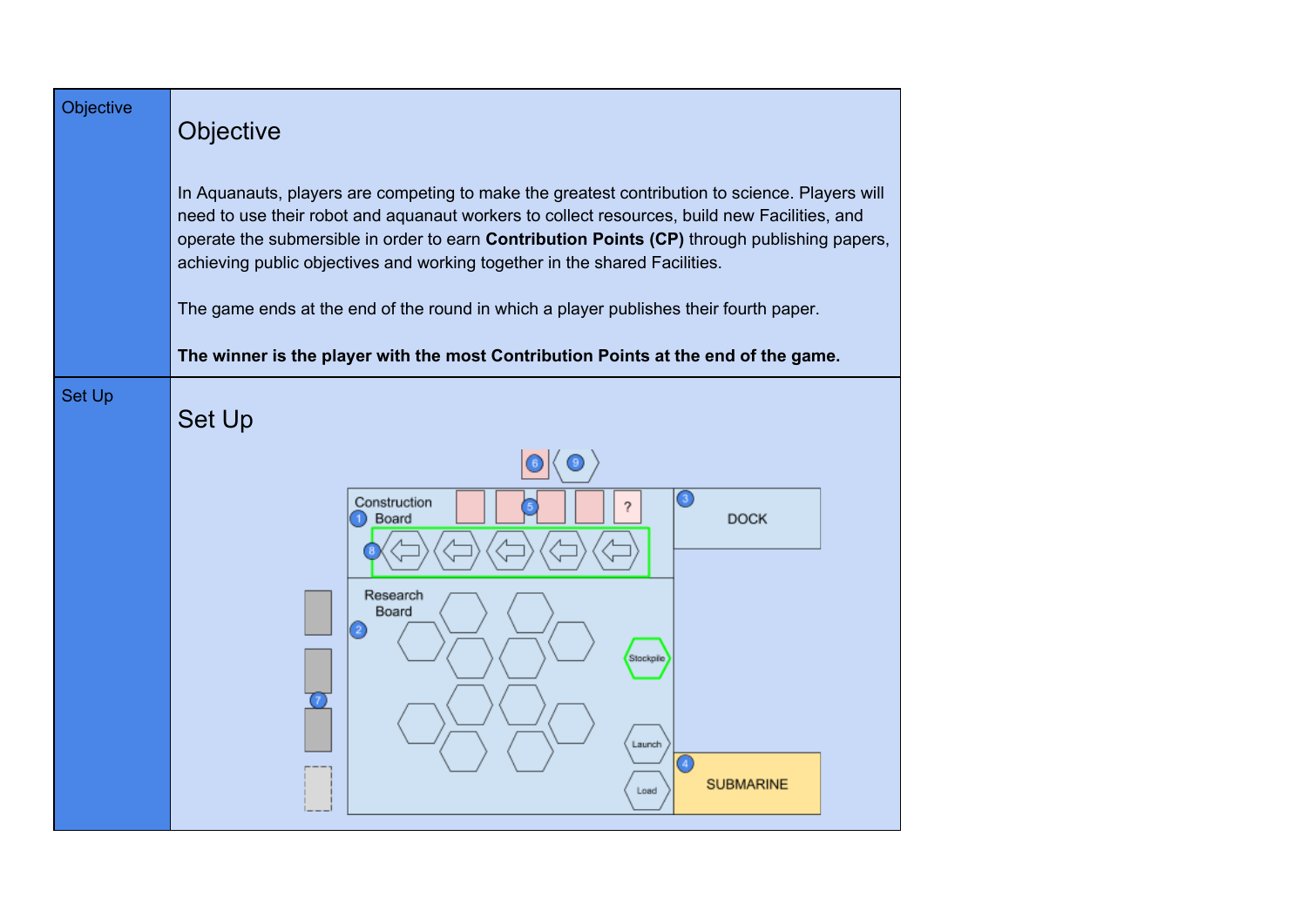- 1. Take the **Construction Board (1)** and the **Research Board (2)** and place them in the centre of the play area. Together, these make up the **Main Board**.
- 2. Place the **Dock (3)** to the right of the Construction Board.
- 3. Place the **Submersible (4)** to the bottom right of the Research Board.
- 4. Shuffle the **Research Papers** and deal four of them face up into the open spaces **(5)** at the top of the Construction Board. Place the remaining papers face down at the top of the board, forming the **Research Deck (6)**.
- 5. Shuffle the **Public Objectives** and draw three, placing them face up to the side of the Research Board **(7)**. Remove the rest of the public objectives from the game.
- 6. Sort the **Facility Tiles** according to player count [see: Setting up for Different Player Counts], and remove the rest from the game.
- 7. Shuffle the remaining Facility tiles and place five face up on the **Construction Track (8)**. Place the remaining Facility tiles in a stack face down at the top of the board **(9)**.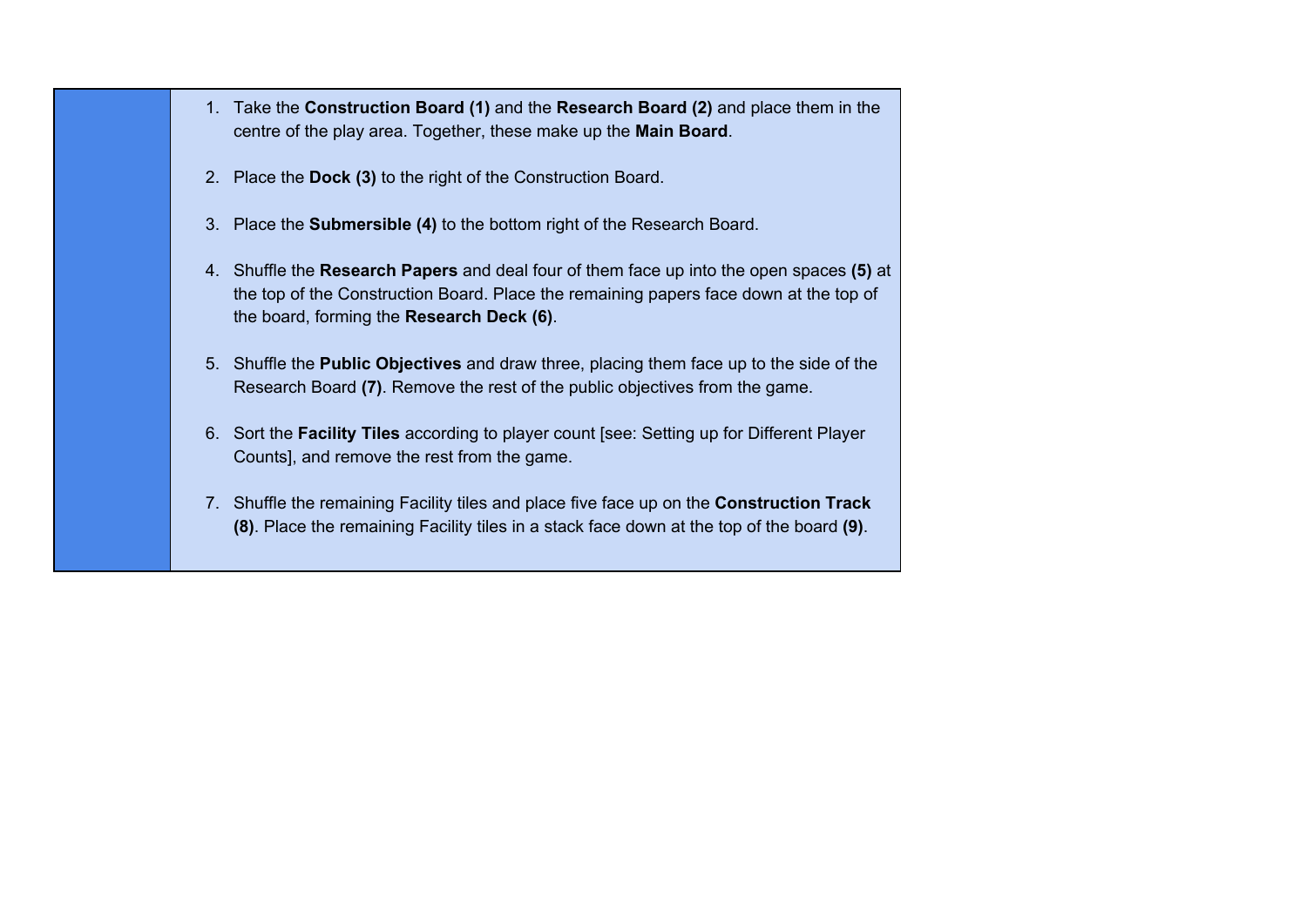

8. Give each player a **Player Board** and pieces in their colour. Each player places their two **Robot Workers** on the robot worker spaces **(10)** and their **Aquanaut** (their human worker) on the **Living Pod** space on their player board **(11)**. Place the **Player Markers** to the side of the player board **(12)**.

9. Place the **Resource tokens** so that they can be easily reached by all players.

- 1. Give the **First Player Marker** to the player who most recently swam in the sea.
- 2. Each player takes starting resources as follows, placing them into their store **(13)**:

| <b>No. Players</b> | $\vert$ Player 1 | <b>Player 2</b> | <b>Player 3</b> | <b>Player 4</b> |
|--------------------|------------------|-----------------|-----------------|-----------------|
| ٠                  |                  |                 |                 |                 |
| 3                  |                  |                 |                 |                 |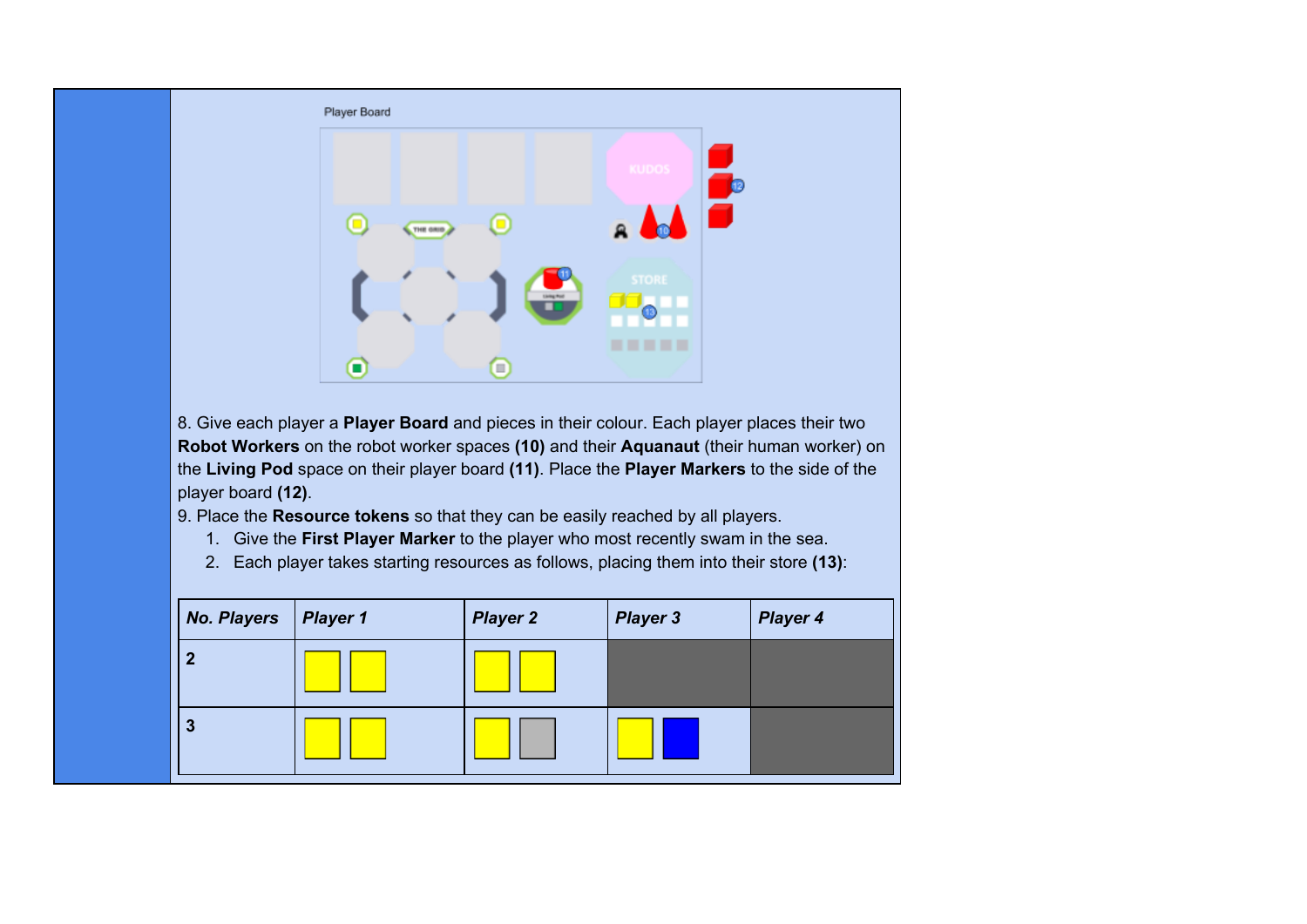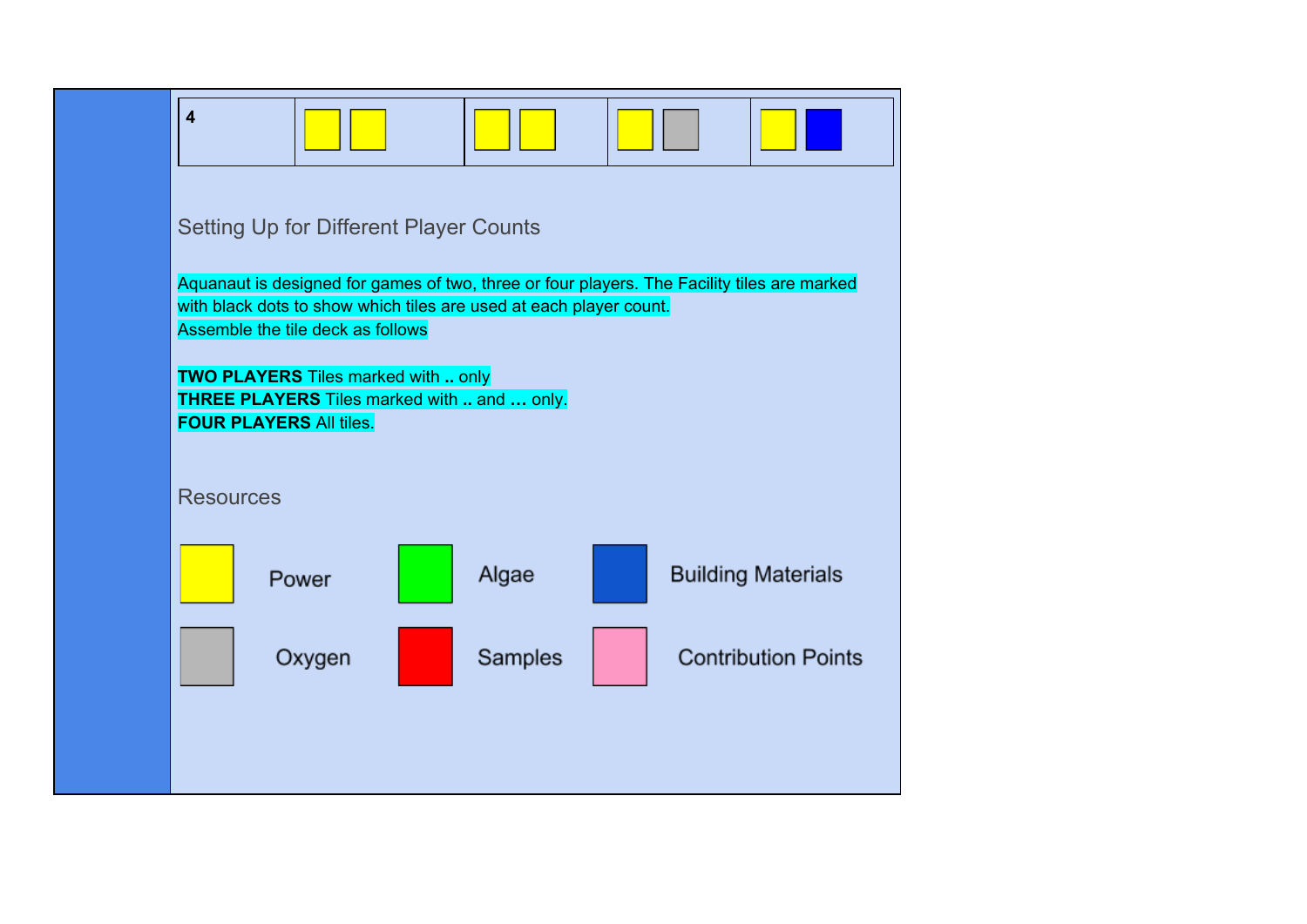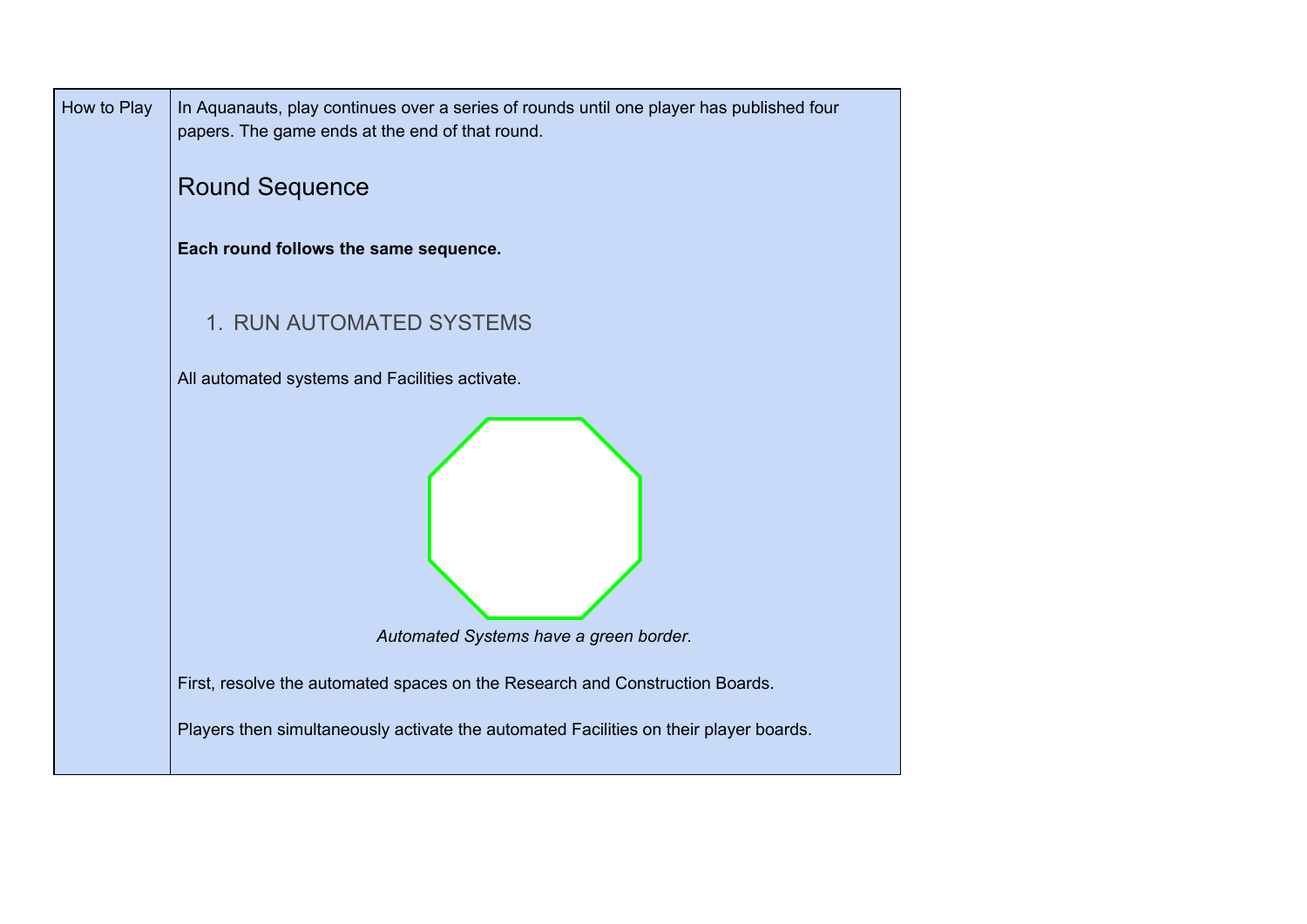#### 2. ASSIGN WORKERS

Starting with the player with the First Player token and moving in a clockwise direction, players take turns to place **one** of their workers (Robot or Aquanaut) on a Research or Construction space on the Central Board, paying that Facility's cost (if it has one) and taking the resources shown. The worker remains on the Facility until the end of the round. **Each Facility, except the Load Submersible and Launch Submersible Facilities,** can only be occupied by one worker at any time.

Continue until all players' workers have been placed.

Players may only play their Aquanaut if they paid to activate it during the 'Automated Systems' phase of the round.

### 3. WORKERS RETURN

Once all workers have been placed, players take their workers back, ready for the next round. Robots return to their worker slots, and the Aquanaut returns to the Living Pod.

### Automated Systems

Automated systems have a green border.

They trigger automatically during the Automated Systems phase.

On the Main Board:

● Add one Power to the Stockpile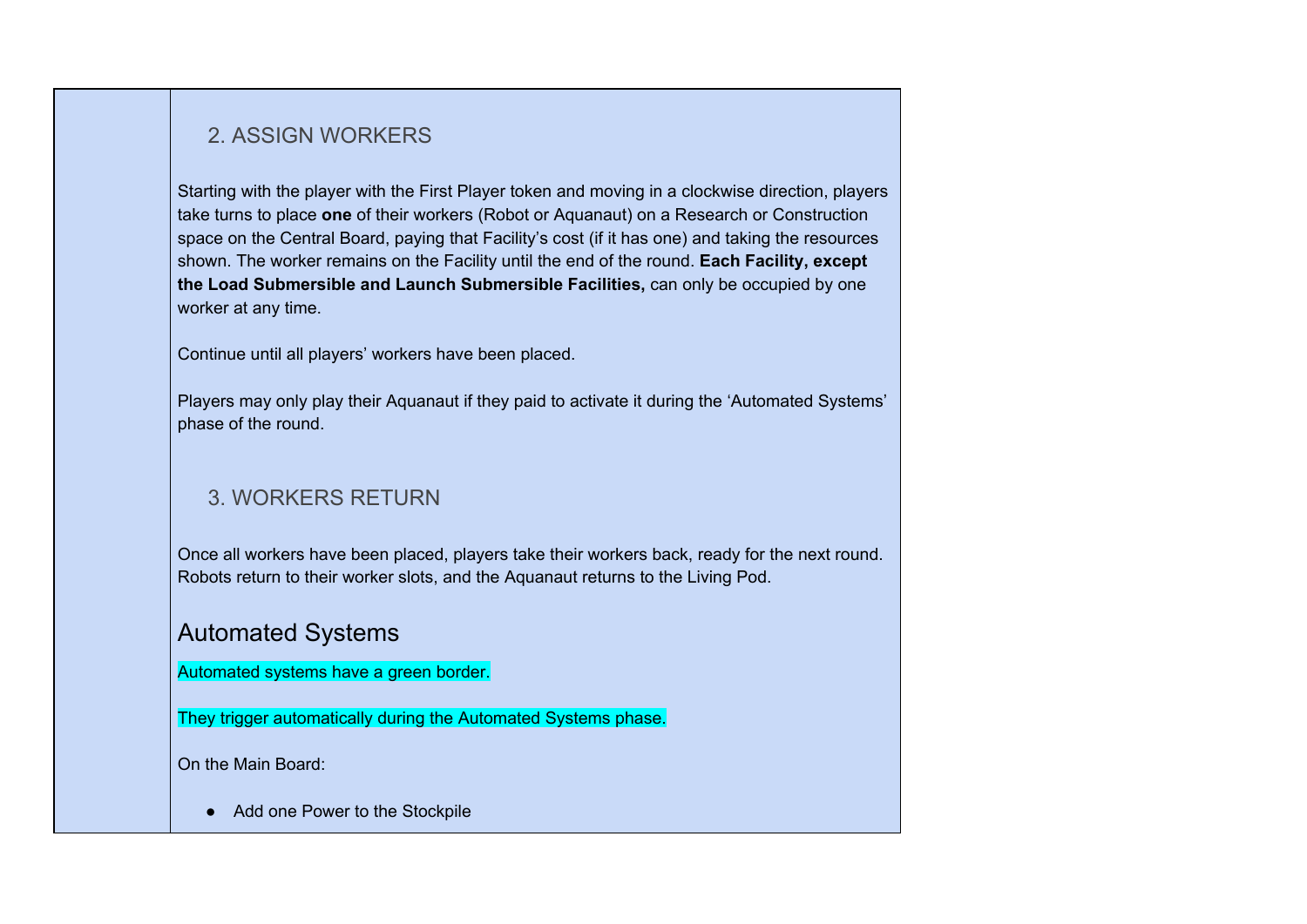● Refresh the Construction Track. If there's a building on the leftmost space, it is removed from the board and placed in the discard pile. All Building Tiles then shuffle left down the Construction Track to fill the spaces. Any empty Construction spaces left filled with new Building Tiles from the stack. If the stack runs out, reshuffle the Discard Pile and flip it face down to form a new stack.

On each player's board:

- Each player can choose to activate the buildings in their grid once each, in any order, paying the resource cost shown. In addition, any nodes that are connected to the grid also produce the resource shown.
- Players can also choose to activate their Aquanaut at any point during this phase, paying the resource cost shown on the Living Pod to move the Aquanaut to the worker slots. The Aquanaut is then available for this round. At the end of the round, the Aquanaut returns to the Living Pod, and must be activated again if the player wants to use them in future rounds.

## Assigning Workers

Players use their workers to generate resources on the Research Board, construct Facilities on their player board, and load the Submersible and Dock.

## Shared Facilities

The Facilities in the research station are used to produce resources, which can be used to construct more efficient Facilities and sustain an Aquanaut. Resources can also be sent to the surface in the submersible to publish scientific papers. Workers may only be assigned to the Research and Construction boards - they **cannot** be assigned to tiles on a player board.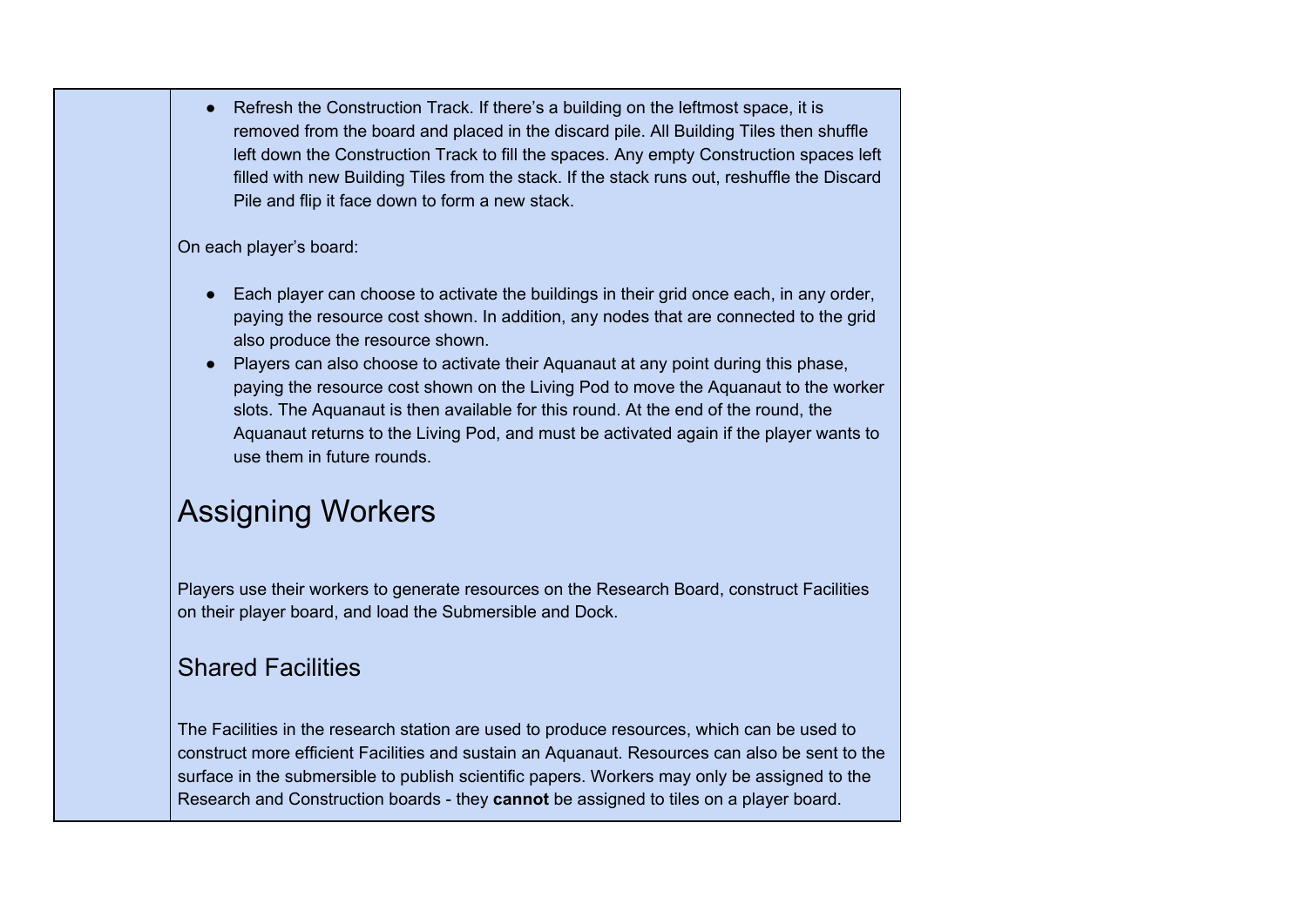#### Facility Tiles

The Research Board is made up of connected Facility Tiles. When a Facility is activated, the activating player pays the cost shown at the bottom of the tile to the supply and collects the Resource token(s) produced by the tile, placing them in their store. A placed worker remains on that tile for the rest of the round. Each Facility Tile can only be occupied by one worker at a time.



For example, when a player places a worker onto the Facility Tile above, they pay one Power token from their store and receive an Algae token from the Supply.

Players may not place their worker on a Facility if they cannot pay the tile cost. Some spaces do not cost any resources to use.

Facility tiles with a blue background are only activated when a player places one of their workers (Robot or Aquanaut) onto it. Tiles with a green background are Automated Systems which are activated during the automated Systems part of the turn sequence.

The only exception is the Stockpile, which has both a blue and green border. Placing a worker on the Stockpile gives the player all the resources on that tile, and the first player marker. This means they will be the first player next round.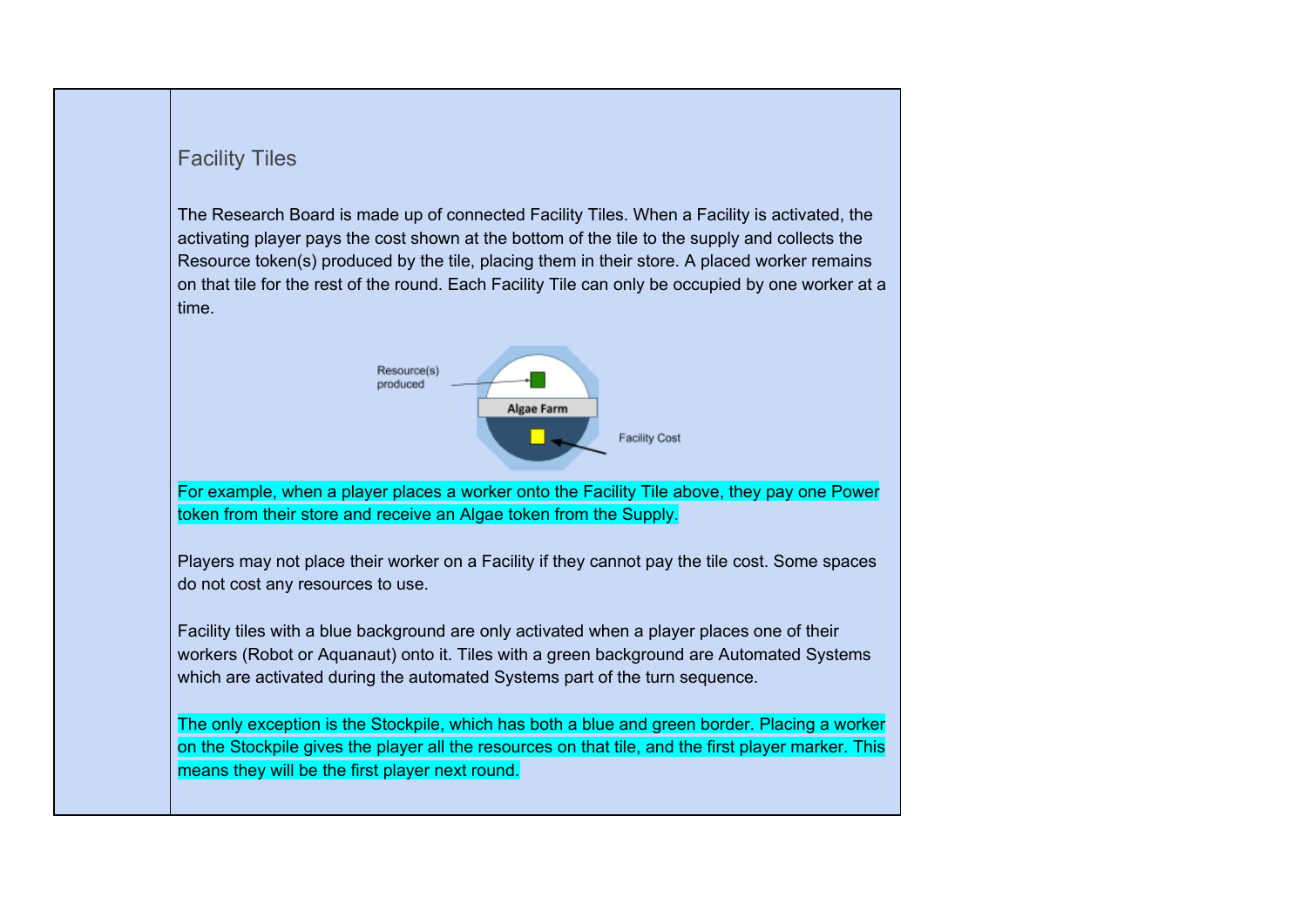[Diagram of robot on Stockpile + player receiving first player token + resources?]

If a Facility tile is marked with the 'Aquanaut' symbol,  $\overline{\mathbb{R}}$ , then it is highly specialised and can only be activated by an Aquanaut. Aquanauts can activate any Facilities on the Research and Construction boards.

**Note:** players can only have as many resources as there are spaces in their Storage Facility. All players start off with ten storage spaces, which they can increase by building a Storage Facility on their Player Board. If a player exceeds their storage limit, they must immediately discard resources of their choice until they have the correct number. Discarded resources are placed on the Stockpile, to be recycled by the next player who activates it!

Contribution Point tokens are placed in a separate section of the player board, and do not count towards the storage limit.

Nodes

The Facilities on the Main Research Board are connected by Nodes, which give bonuses when workers collaborate.

Nodes activate when two of the adjacent Facility Tiles are occupied. When the Node activates, it pays out the bonus resource shown once to each **worker** occupying the connecting tiles. If both workers belong to the same player, that means they get two of the bonus resource!

Nodes, like Facilities, can only be activated once per round. If a worker is placed on a connected Facility after the node has already activated this round, the node does not activate again and the worker does not earn a bonus resource.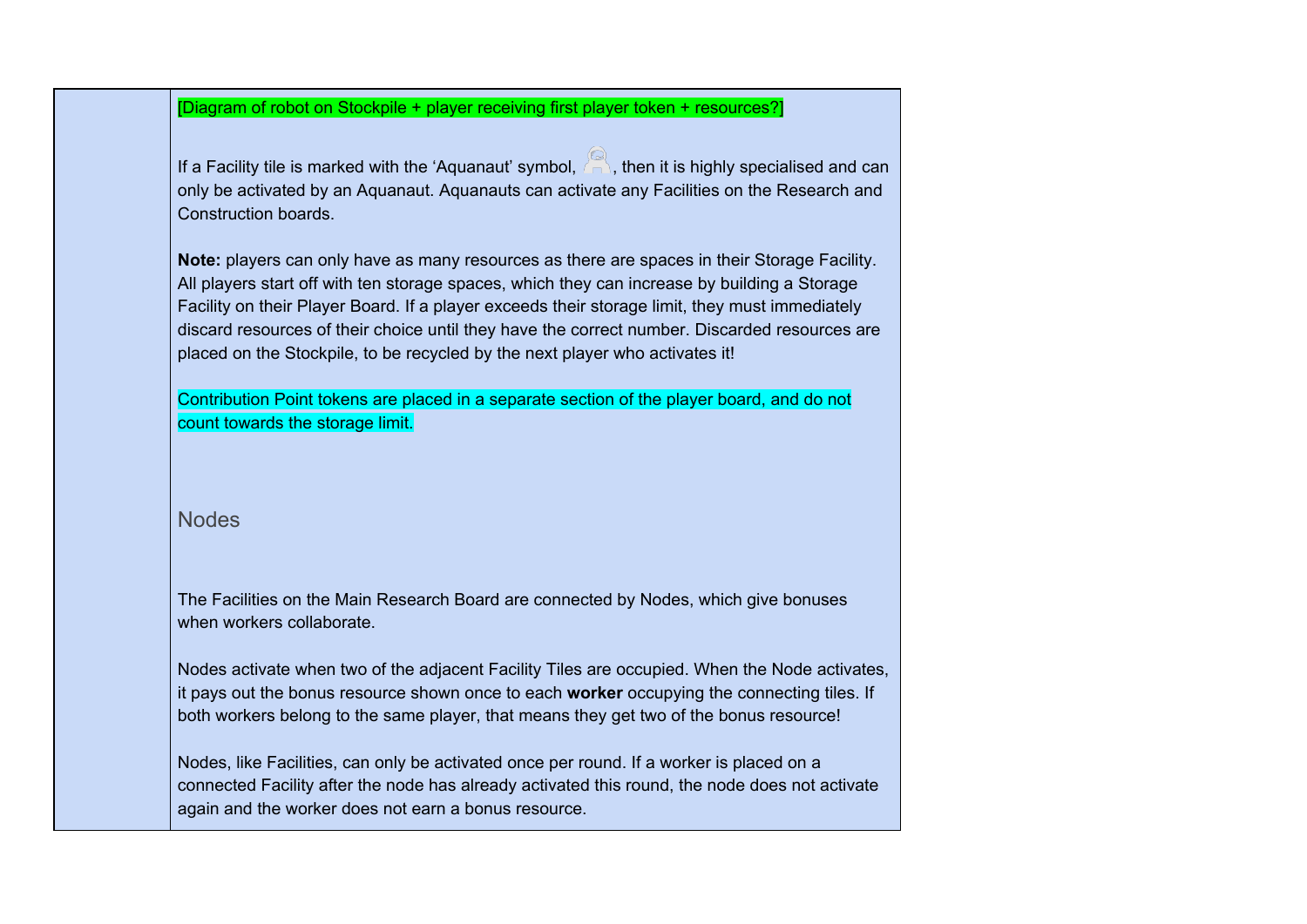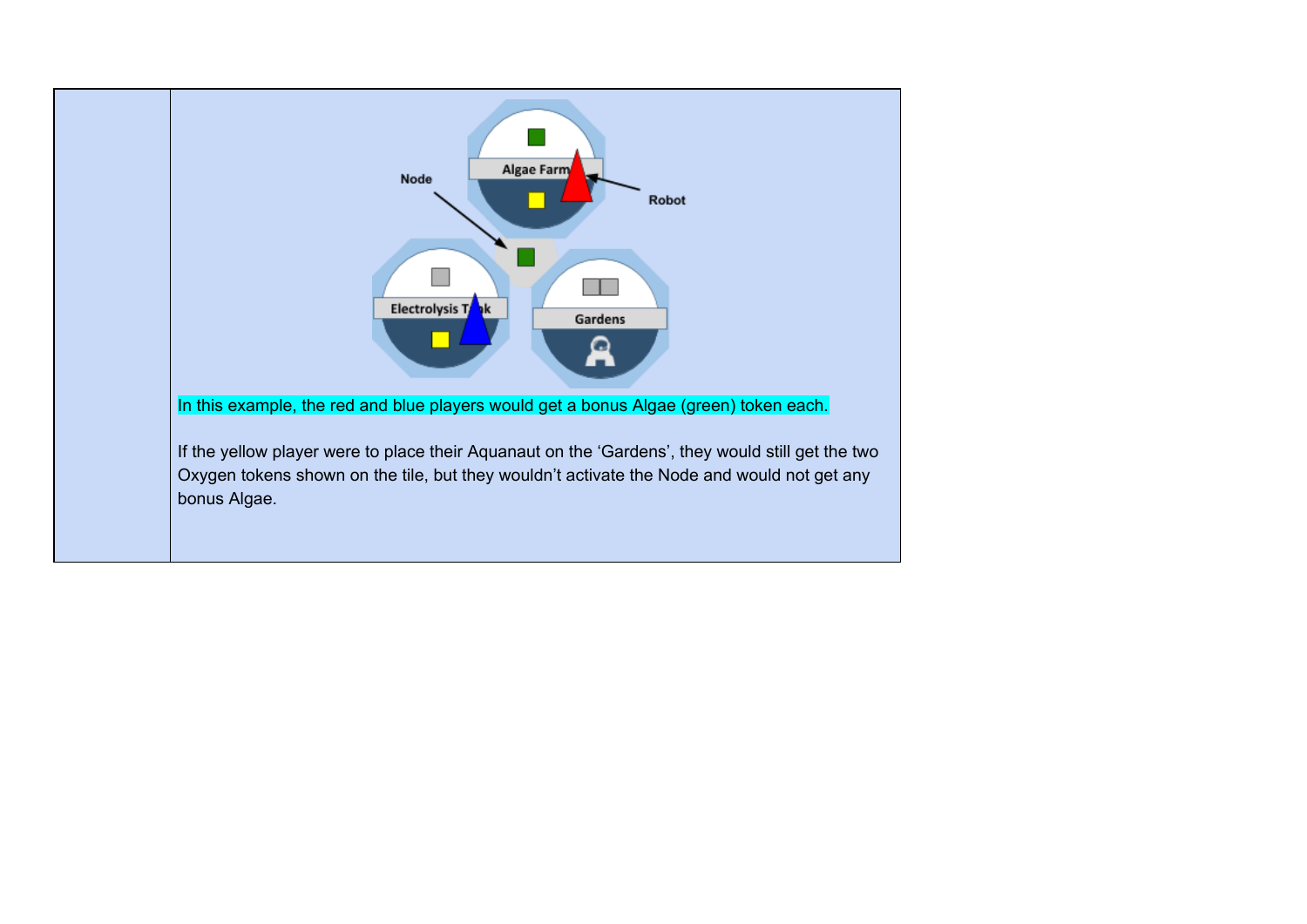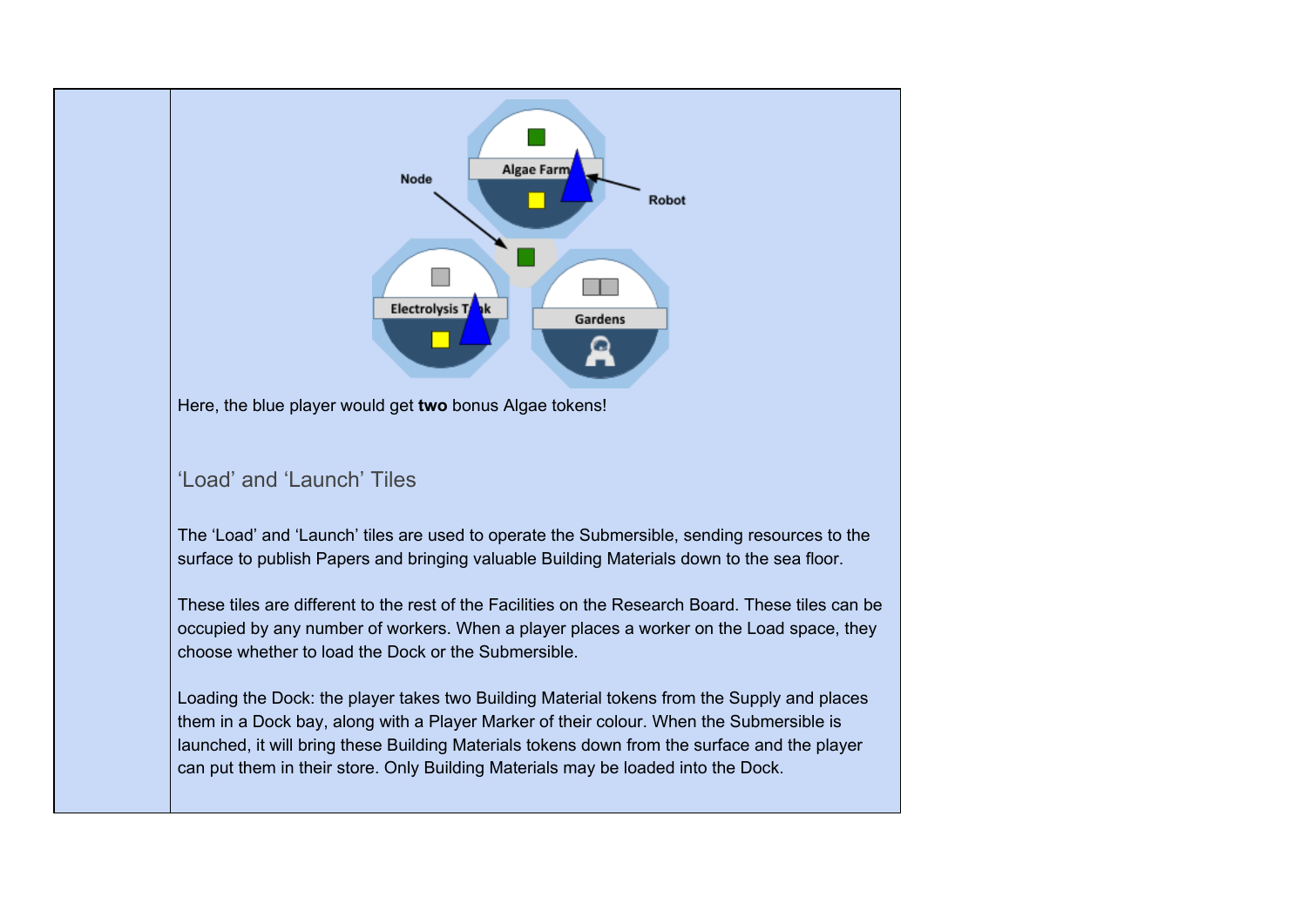Loading the Submersible: the player takes up to 6 Resource tokens from their Store and places them in a Submersible bay, along with a Player Marker of their colour. When the Submersible is launched, these resources can be used to publish a Research Paper.

Note: players cannot load Power or Building Materials into the Submersible.

The 'Launch' tile launches the Submersible. In addition, the Submersible also launches automatically when either the Submersible or Dock bays are **all** filled. In either case, the Submersible launches immediately, as follows:

- 1. The Submersible is moved up to the surface. The controlling player is encouraged to make appropriate sound effects.
- 2. The player who launched the Submersible can then decide in what order to unload the Submersible bays. If the Submersible was launched automatically, the player who triggered the launch chooses the order.
- 3. Each bay can be used to publish a maximum of one Research Paper. A player can only publish a paper if they can pay the cost of a paper with the resources in their bay. Players cannot combine bays to publish a better paper. The player then takes the published paper and places it on their own Player Board.
- 4. If the player cannot publish a paper, they can instead trade in three of the resources in the bay for three Contribution Points. This can only be done once per bay!
- 5. Once a player has either published a paper or traded in three resources, they discard the remaining resources in that bay and the next one is unloaded.
- 6. Once all bays have been unloaded, the available Research Paper slots are refilled from the deck.
- 7. The Submersible now brings the Building Materials in the Dock down to the Research Base. Distribute the Building Materials in the Dock to the player who owns each bay. They place the Building Materials in their Store.
- 8. Return the Submersible to its starting position.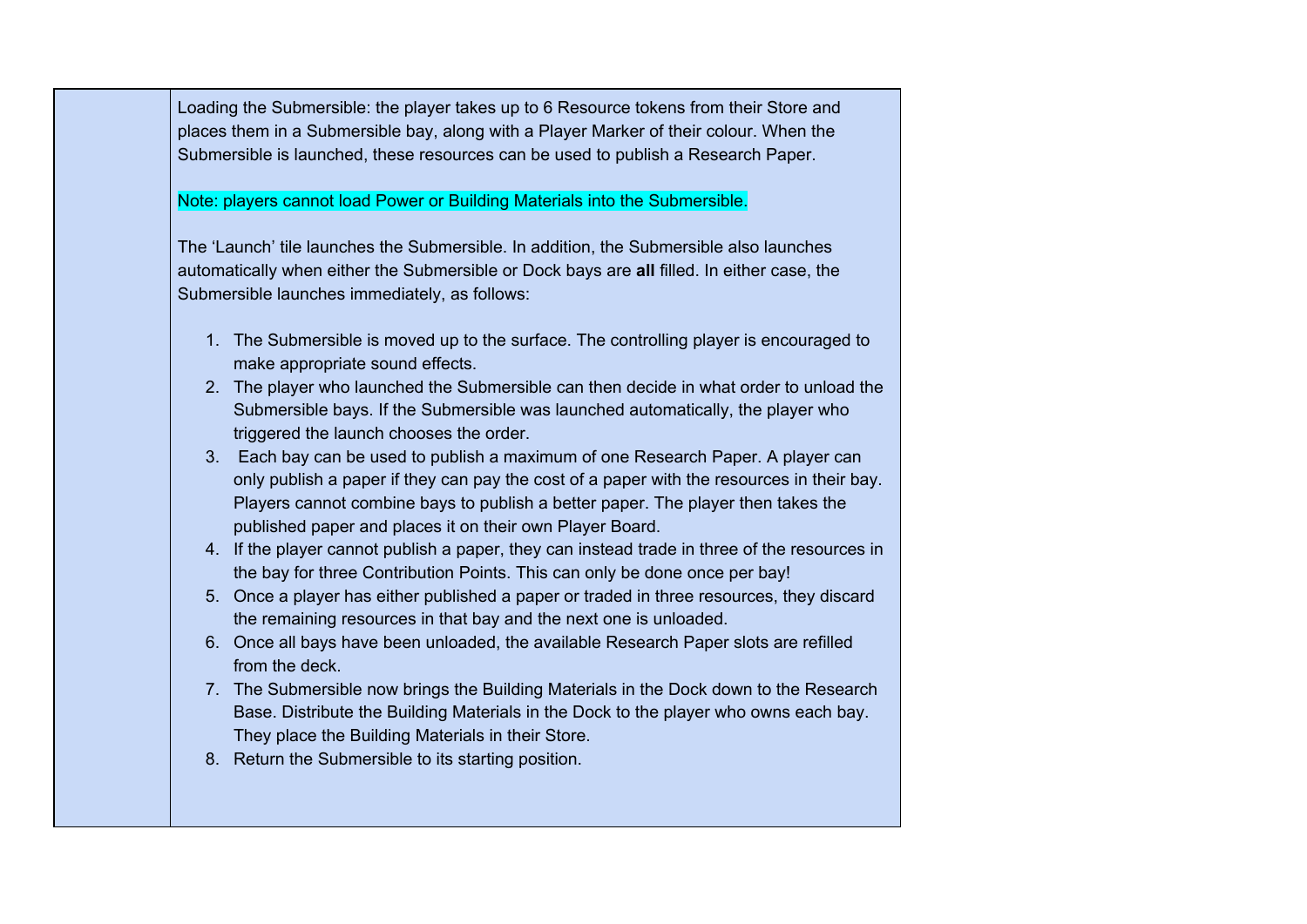## Research Papers **Resources** needed  $5.$ Contribution Point score Paper subject Research papers are the primary source of **Contribution Points (CP)** in Aquanauts. The resource cost of the paper and the number of CP awarded for publishing it is shown on the

card. Each paper also has a Subject - Bony Fish, Sharks, Molluscs or Cnidarians - shown by the creature symbol on the card. Some Public Objectives may depend on the paper's Subject! (See the 'Public Objective' section for more). Players do not immediately take CP tokens for their published papers - instead, the points on published papers are added up at the end of the game.

Once published, players place the Research Paper face down in one of the slots of their Player Board, so only the paper's subject is visible.

### **Construction**

Constructing buildings allows players to improve their Player Facilities, generating more resources during the 'Automated Facilities' phase of each round.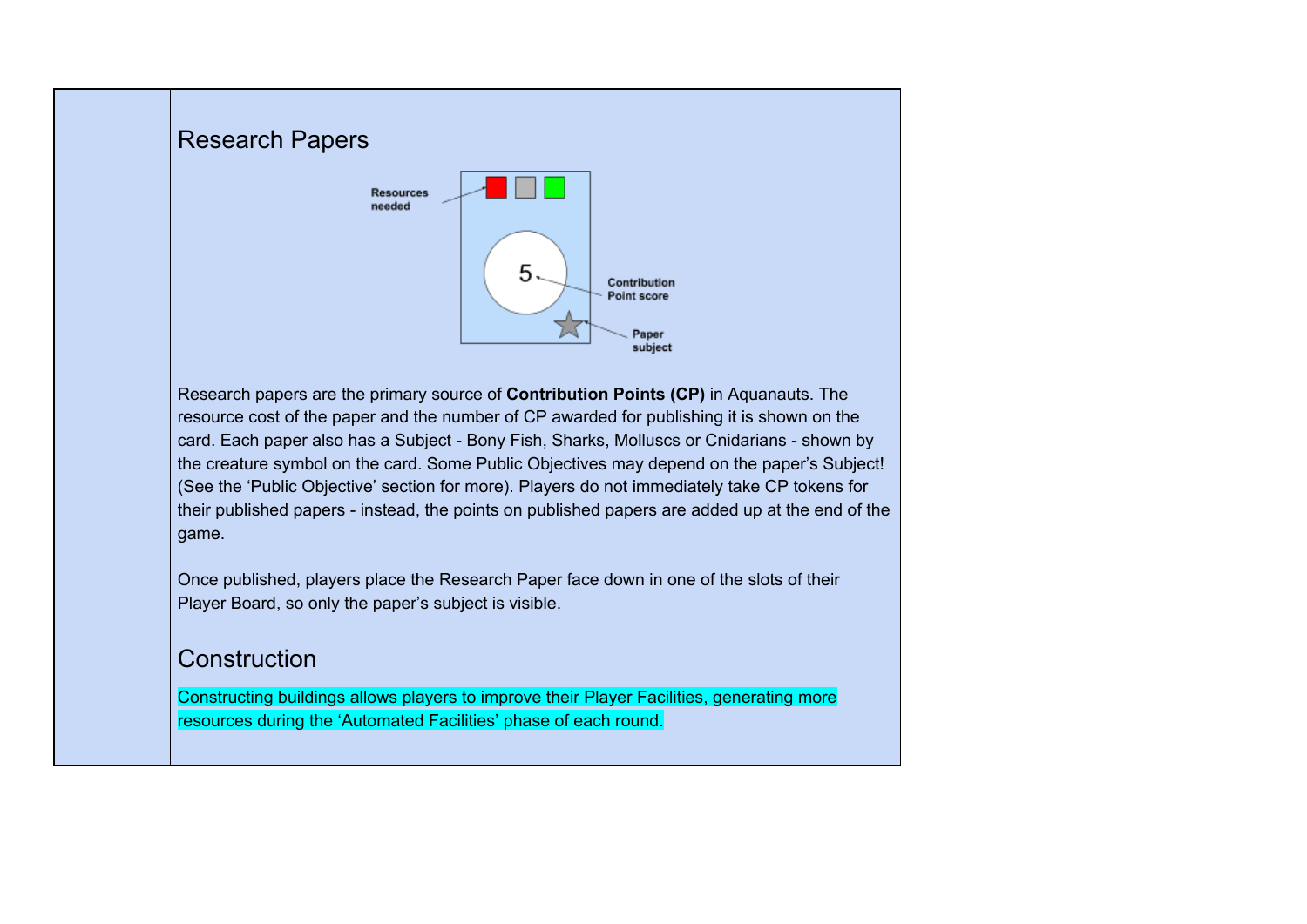#### Construction Track

The Construction Track enables players to build Facilities on their Player Board. To construct a Facility, the player places a worker on the space beneath that Facility Tile on the Construction Track, paying the cost shown. They can then place that Facility into the Grid on their Player Board.



Facility Tiles can't be rotated; they must be placed the right way up in the Grid. Once a Facility Tile has been placed, it cannot be moved. Each player's Player Board has room for up to five Facilities.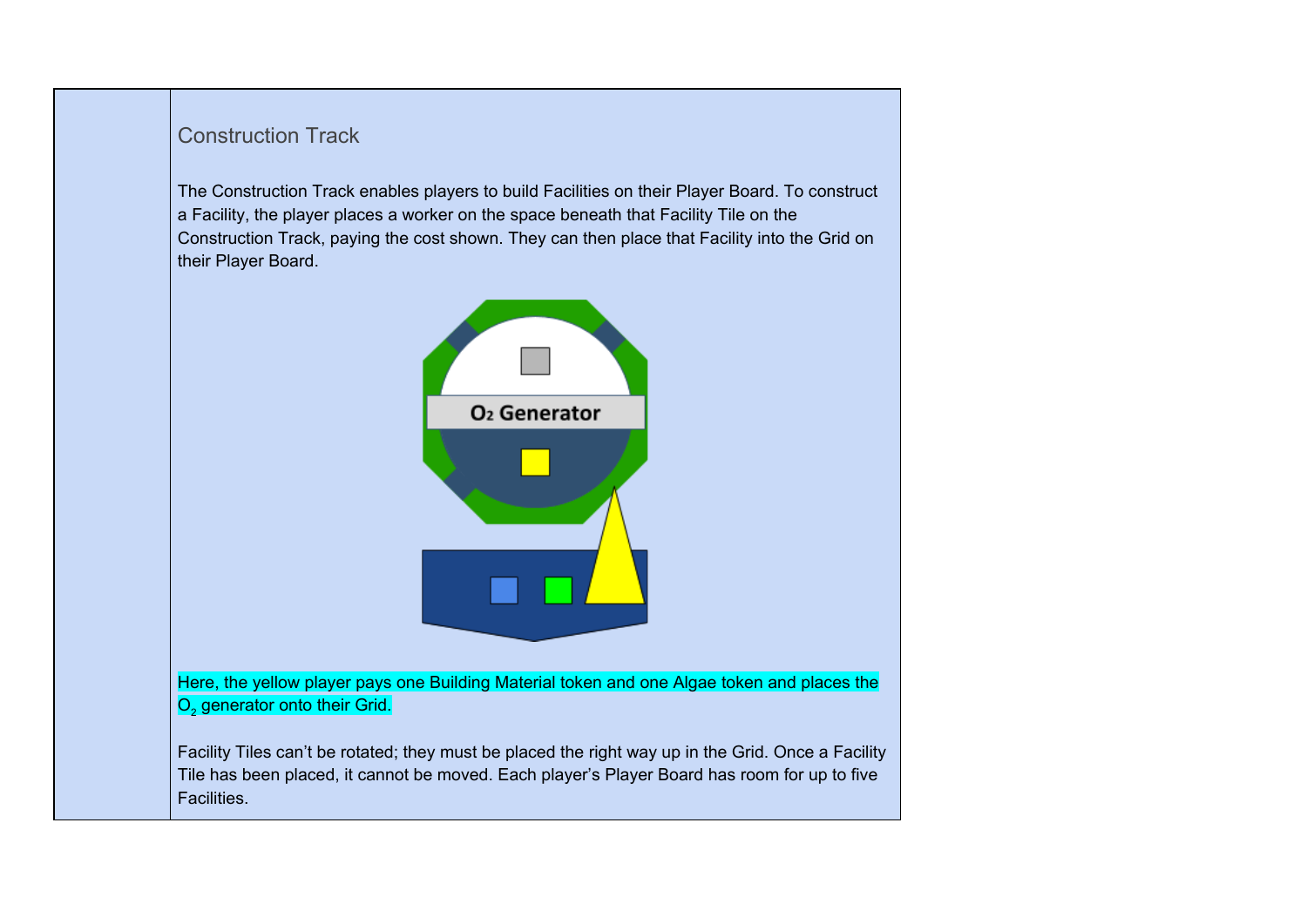

During the 'Automated Systems' phase, the tiles in each player's Grid activate automatically. If there is a cost associated with the tile, the player can decide whether it activates or not that round.



The player can decide each round whether to activate the Electrolysis Tank during the Automated Systems Phase. If not, they don't pay the Power token (but don't get any oxygen from the tile this round!).

Facilities can be activated wherever they are placed in the Grid - they don't need to be connected to 'The Grid' itself.

As well as the resources produced by each individual Facility, Facilities can be used to connect up the Nodes on the Grid, generating bonus resources each round. In order to activate it, a Node must be connected by an unbroken path of connectors to the space labelled 'The Grid'. Once a Node has been connected to the Grid, the player can choose whether to activate it during the Automated Systems phase each round and receive the bonus resource shown.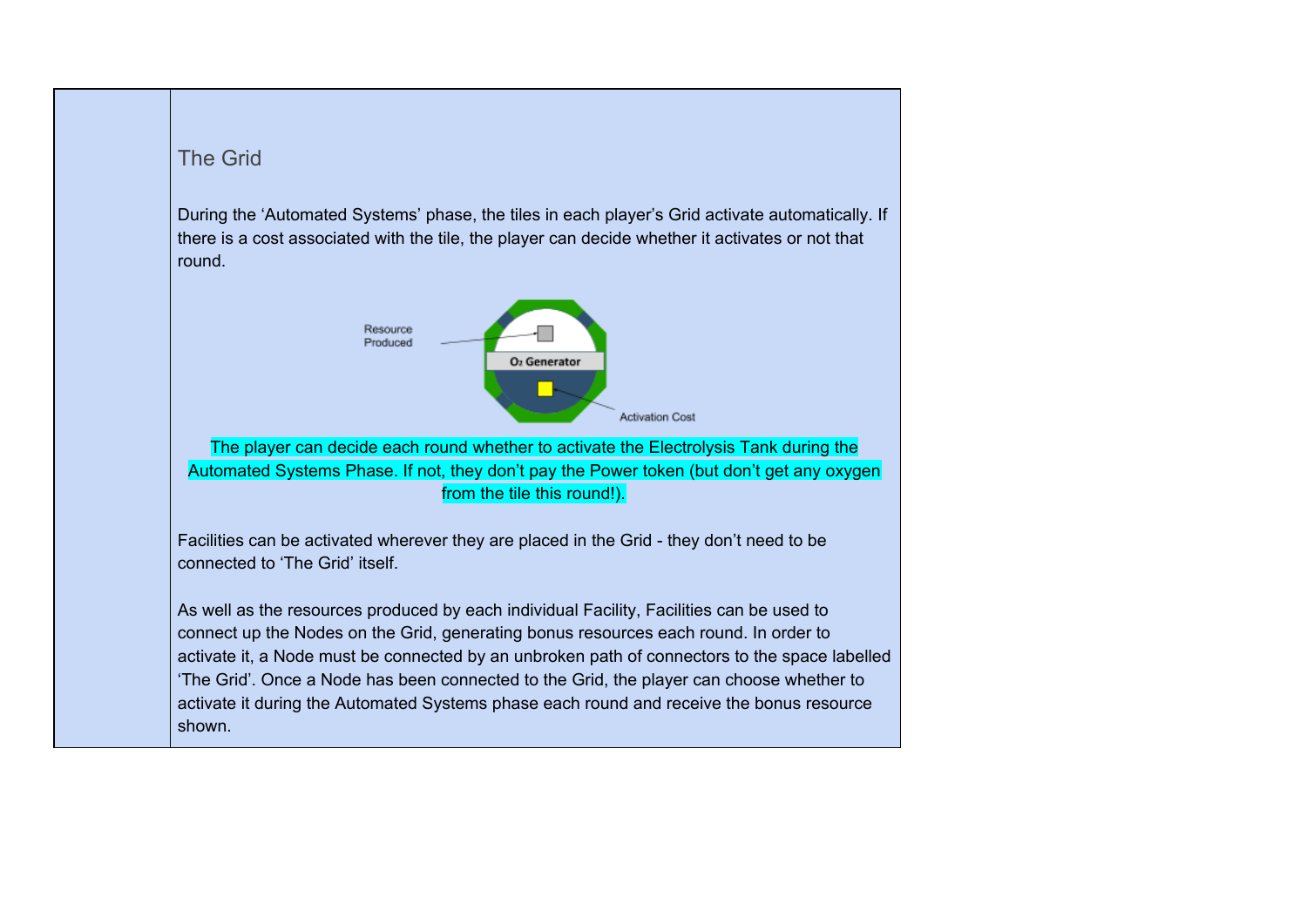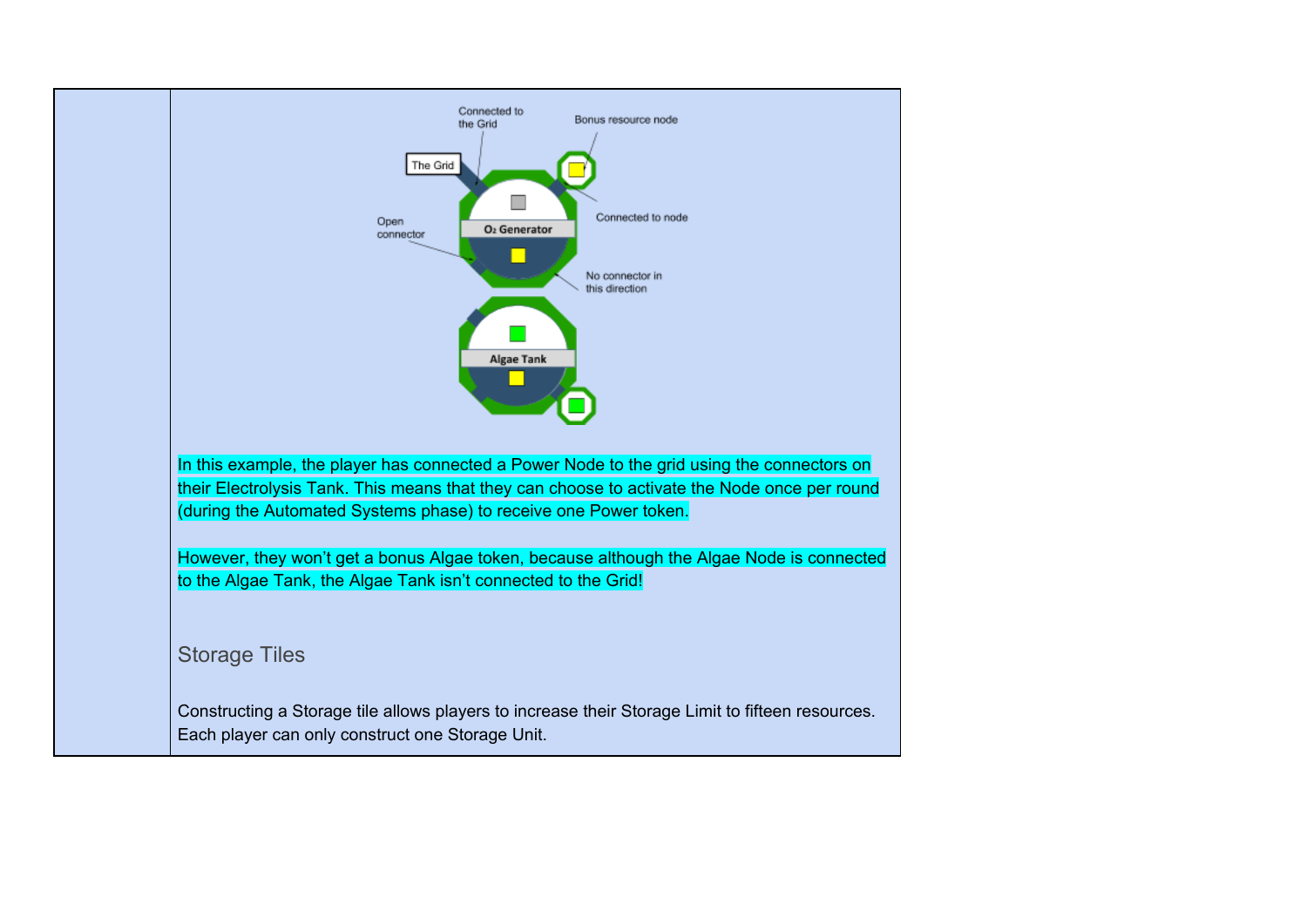## The Dock

The Dock is used to bring building materials down from the surface to the sea floor. See the 'Launch and Load' and 'Submersible' sections.

## Public Objectives

Each game, there will be a limited number of Public Objective Cards that players can earn. Public Objectives represent different achievements, like having the best 'Cutting-Edge Facilities' or becoming a Specialist in a particular species.

Players claim a Public Objective immediately when they have met the requirement. Objective Cards may require players to have Published Papers on certain subjects (shown by the corresponding symbols), have constructed a certain number of Facilities on their Player Board, or a combination. The player who claims it receives the number of Contribution Point tokens shown on the card.

Once claimed, a Public Objective is flipped face down and no other players can score it. Public Objectives are not replaced.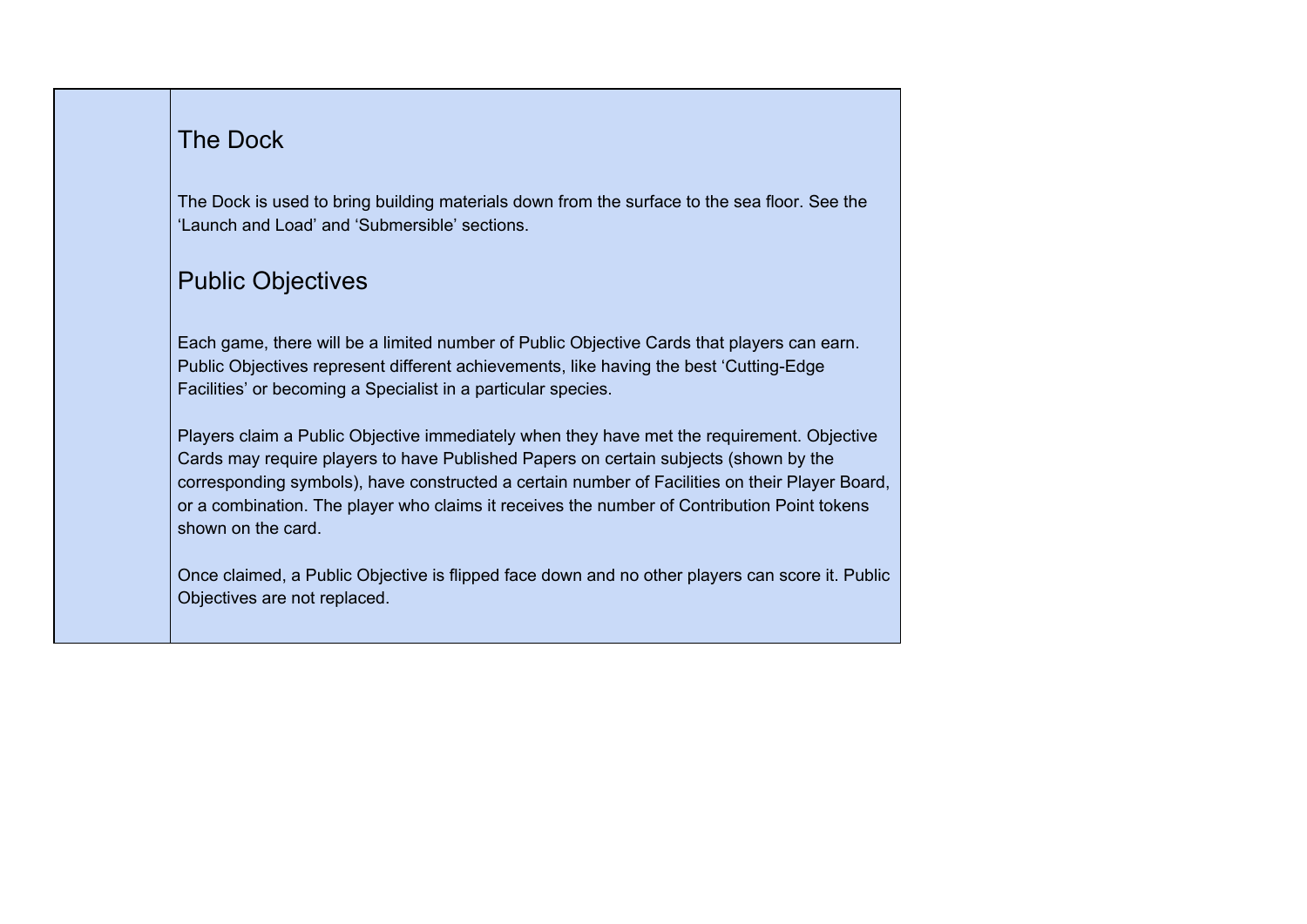|        | Public Objective<br>requirement<br>Contribution<br>Points<br>earned<br>To claim this Public Objective Card, a player must have constructed three Facilities in their                                                                                                                                                                                                                                                                                                                                      |
|--------|-----------------------------------------------------------------------------------------------------------------------------------------------------------------------------------------------------------------------------------------------------------------------------------------------------------------------------------------------------------------------------------------------------------------------------------------------------------------------------------------------------------|
|        | Player Grid. They take three Contribution Point tokens from the supply and flip the card face<br>down.<br><b>Game End</b>                                                                                                                                                                                                                                                                                                                                                                                 |
|        | Once any player publishes their fourth scientific paper, the game ends when the round<br>finishes. No player can publish more than four papers. When the round has ended, players turn<br>over the papers on their Player Boards. Each player adds up the number of Contribution<br>Points on their papers and the number of Contribution Point tokens in their store to get their<br>total number of Contribution Points. The player who has made the greatest contribution to<br>science wins the game! |
| F.A.Q. | (TODO)                                                                                                                                                                                                                                                                                                                                                                                                                                                                                                    |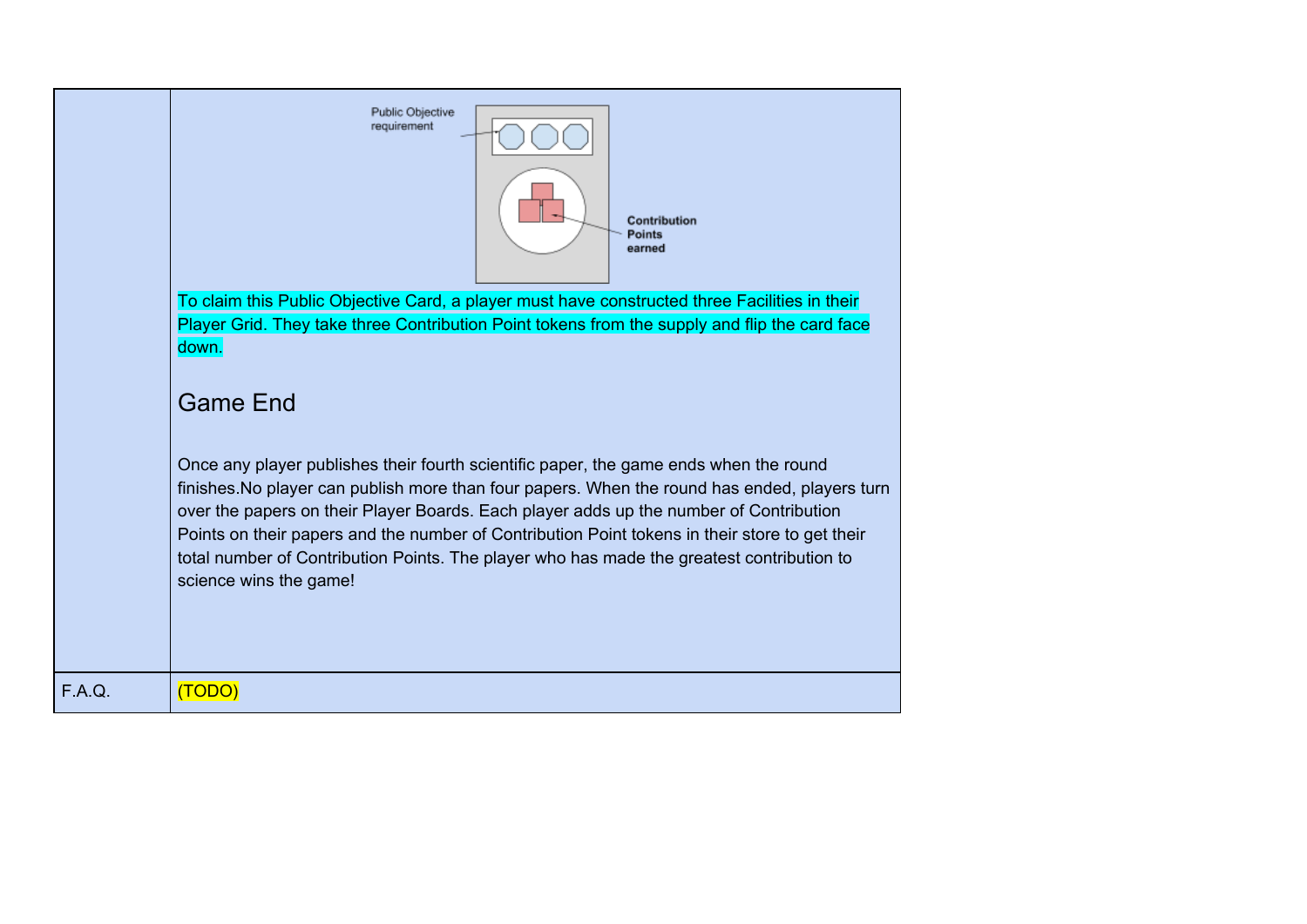|                | Designer - Michael Lee                                                |
|----------------|-----------------------------------------------------------------------|
| <b>Acknowl</b> | <b>Illustrator &amp; Graphic Designer - Marco Luna Vilella</b>        |
| edgeme         | <b>Lead Developer - Rose Atkinson</b>                                 |
| nts            | <b>Producer - Peter Blenkharn</b>                                     |
|                | <b>Sculptor - Tom Lishman</b><br><b>Manufacturer - Longpack Games</b> |
|                | <b>Manufacturing Liaison - Helen Gao</b>                              |
|                |                                                                       |
|                | <b>Playtesters</b>                                                    |
|                | <b>Miriam Lee</b>                                                     |
|                | <b>Chas Lee</b>                                                       |
|                | <b>Brett Gilbert</b>                                                  |
|                | <b>Trevor Benjamin</b>                                                |
|                | <b>Ed Paul</b>                                                        |
|                | <b>Helen Paul</b>                                                     |
|                | <b>Patrick Corbett</b>                                                |
|                | <b>Graham Longley-Brown</b>                                           |
|                | <b>Alex Walton</b>                                                    |
|                | <b>Phil Watson</b>                                                    |
|                | <b>Charlotte Watson</b>                                               |
|                | <b>David Digby</b>                                                    |
|                | <b>Leigh Murphy</b>                                                   |
|                | <b>Heather McDade</b>                                                 |
|                | <b>Aidan Reynolds</b>                                                 |
|                | <b>Benedicte Wulff</b>                                                |
|                | Jiaqi Li                                                              |
|                | <b>Alex Hopkins</b>                                                   |
|                | <b>Wingfung Leung</b><br>Edoardo Lomi                                 |
|                | <b>Isabella Welch</b>                                                 |
|                |                                                                       |
|                | Jean-Paul Ay                                                          |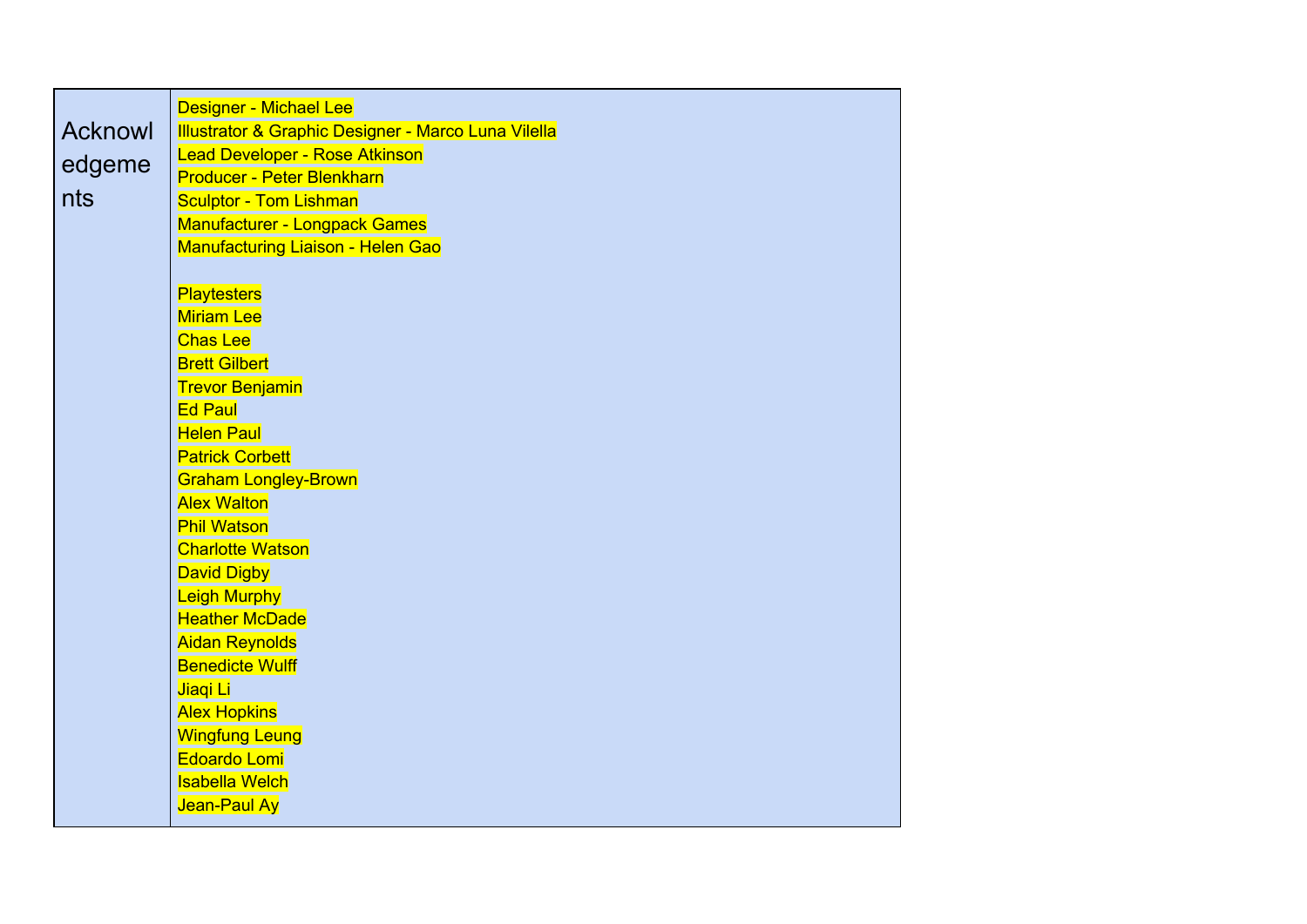|                                                    | <b>Jack Virgin</b><br><b>Stefan Clarke</b><br><b>Adam Story</b><br><b>Archie Edwards</b><br><b>Anthony Howgego</b><br><b>Lawrence Rowe</b><br>Rebecca Hogben<br><b>Selina Lynch</b><br><b>Will Emery</b><br><b>Bronwyn Riani</b><br><b>Cecilia McAloon</b><br>Playtest UK: Reading, Oxford, Cambridge & London<br>HandyCon playtest zone, with special thanks to Paul Frohnsdorff-Harris<br><b>Kickstarter Backers</b><br>[backer names]                                                                                                                                                                                                                                                                 |
|----------------------------------------------------|----------------------------------------------------------------------------------------------------------------------------------------------------------------------------------------------------------------------------------------------------------------------------------------------------------------------------------------------------------------------------------------------------------------------------------------------------------------------------------------------------------------------------------------------------------------------------------------------------------------------------------------------------------------------------------------------------------|
| Inside the<br><b>Box Board</b><br><b>Games LLP</b> | [company logo, QR code to main website]<br>Inside the Box Board Games LLP is an indie tabletop publishing and design company based in<br>London, UK. We're focused on designing innovative and engaging games across a range of<br>themes that communicate powerful stories and ideas. We've been spending the last two years<br>recruiting fledgling game designers to develop their games with us.<br>If you want to join us as a full partner in the business, as a game designer, as an illustrator,<br>graphic designer, videographer, or want to connect with us as a reviewer, game store or<br>otherwise, then hit us up on our website!<br>We're going to make awesome games, will you join us? |